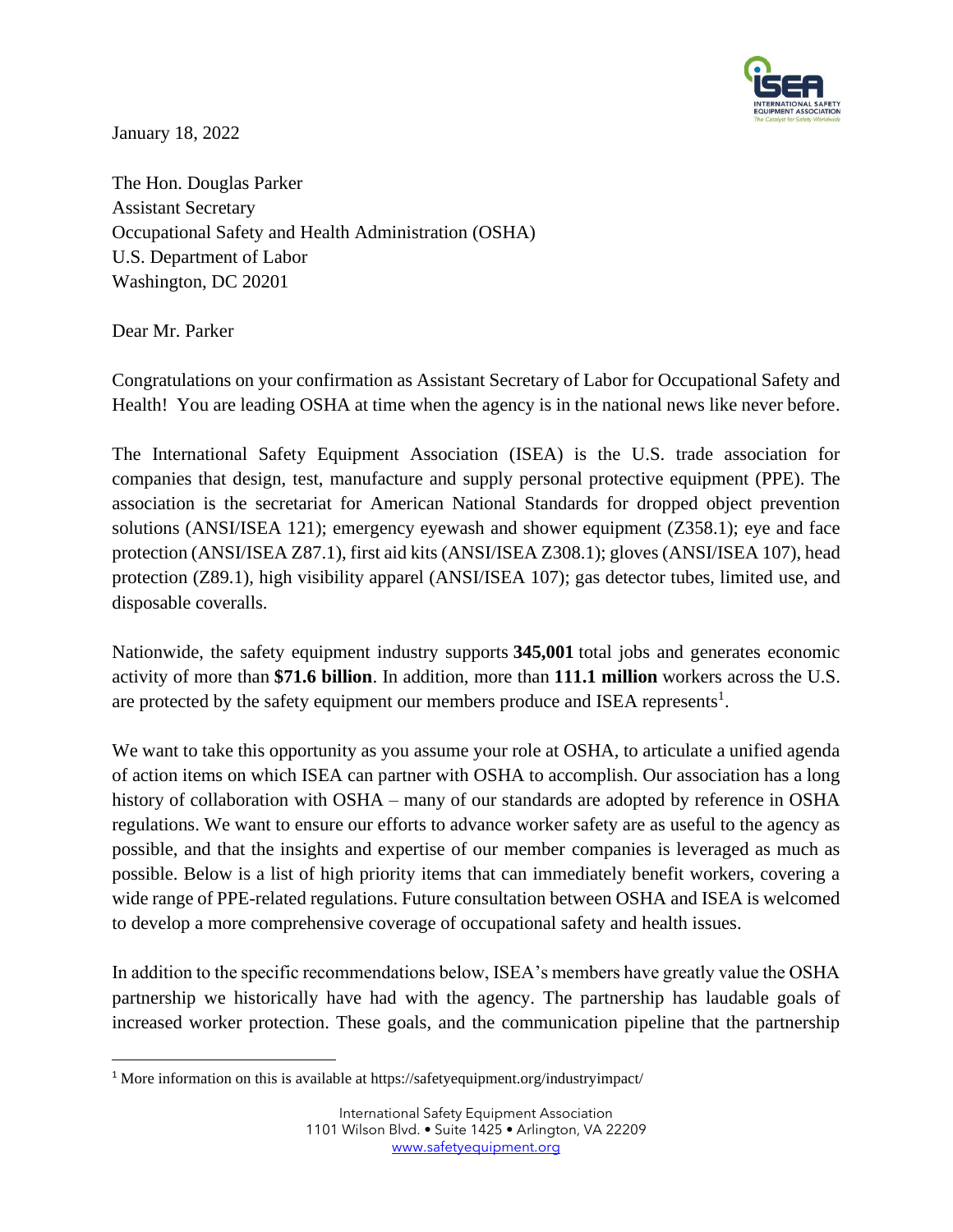provides, allow our industry to work closely with OSHA to advance worker safety. We look forward to working with you and the agency in the future. One example of future partnership opportunities is an impact assessment that ISEA has just completed and made available to the public. To our knowledge, the granular breakdown of workers protected by job type and protection type, is new and novel information, and we hope that it is useful to OSHA. [www.safetyequipment.org/industryimpact.](http://www.safetyequipment.org/industryimpact)

# **PPE for Infectious Diseases**

ISEA and our member companies supported the Emergency Temporary Standard as a vital component of worker safety during the current, and also possible future public health emergencies. During the Covid pandemic, our industry has been asked to provide extensive guidance and clarification for the selection and use of PPE – information that in many cases we are unable to provide. Should OSHA move forward with an infectious disease standard, ISEA recommends:

OSHA refer to protective garments that meet either ASTM F1670, ASTM F1671<sup>2</sup> or EN  $14126<sup>3</sup>$ , which addresses CE standard for biological hazards. Many end-users are unsure what protective garment to use to reduce exposures to hazardous biological pathogens. Garments meeting these standards are designed to protect against such exposures.

The ETS contained language relating to facemasks. Should future standards also reference facemasks, ISEA asks they not be included in the same sections as PPE, because they are not PPE and not designed as such.

We ask that OSHA keep in place an earlier memorandum, issued on October 2, 2020<sup>4</sup>, regarding tight-fitting PAPR fit-testing waivers.

# **Hearing Protection**

As you likely know, the House Appropriation Committee, in its report language for OSHA for FY22 funding, recommended the agency "lower the current permissible exposure level to 85 dBA

<sup>2</sup> Standard Test Method for Resistance of Materials Used in Protective Clothing to Penetration by Blood-Borne Pathogens Using Phi-X174 Bacteriophage Penetration as a Test System

<sup>&</sup>lt;sup>3</sup>The following five standards comprise EN 14126: ISO 16603, Blood penetration; ISO 16604, blood borne pathogens, ISO 22610, Microbial penetration; ISO 22611, Liquid aerosol penetration and ISO 22612, Dry microbial penetration.

<sup>&</sup>lt;sup>4</sup> ISEA asks that the temporary enforcement waiver on fit-testing PAPRs be included in the ETS, if an ETS is published. [\(https://www.osha.gov/memos/2020-10-02/temporary-enforcement-guidance-tight-fitting-powered-air](https://www.osha.gov/memos/2020-10-02/temporary-enforcement-guidance-tight-fitting-powered-air-purifying-respirators)[purifying-respirators\)](https://www.osha.gov/memos/2020-10-02/temporary-enforcement-guidance-tight-fitting-powered-air-purifying-respirators)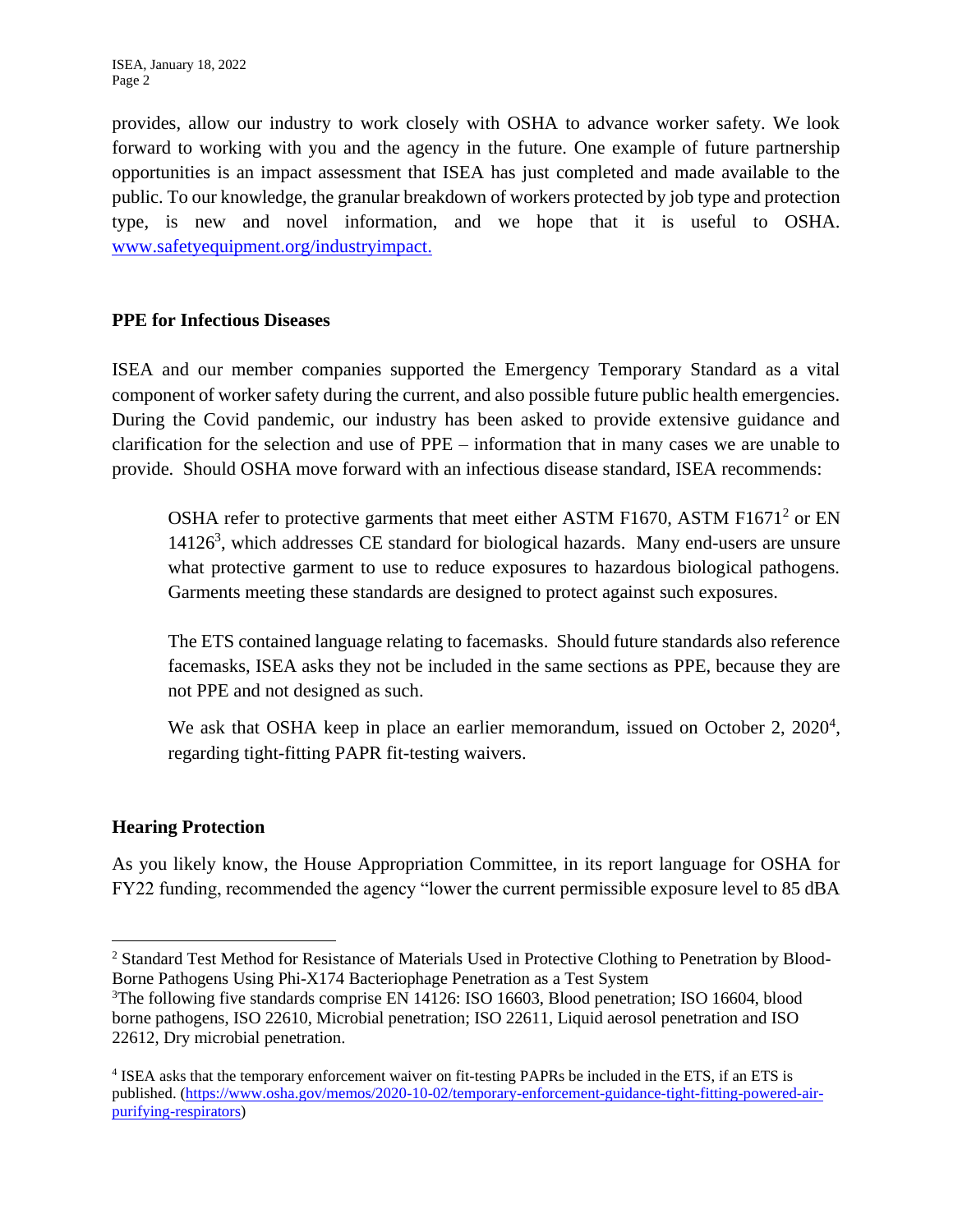ISEA, January 18, 2022 Page 3

TWA using a 3 dB exchange rate. Such a change would substantially reduce the excess risk of developing occupational noise-induced hearing loss over a working lifetime…"<sup>5</sup>

ISEA urges OSHA to take decisive action to reduce the noise exposure limit and exchange rate to protect US workers from hazardous noise. Almost all other jurisdictions around the globe protect workers with a noise PEL of 85 dB(A) for an 8-hour Time Weighted Average. It is estimated that reducing the PEL from 90  $dB(A)$  to 85  $dB(A)$ , will reduce the percent excess risk of developing hearing loss from 25% to 8% (NIOSH, 1998, See Table 3-4). This action alone carries substantial, beneficial implications to the future hearing health of our workforce.

Given the number of workers at risk for Noise Induced Hearing Loss, reducing exposures to or below 85 dB(A) is imperative, something that can be accomplished by requiring the use of hearing protection at 85 dB(A). Taking such immediate action protects workers' hearing until solutions such as engineering or administrative controls can be implemented.

Furthermore, despite decades of technological advances and scientific learnings, the hearing conservation amendment has not been revised since 1983. There are numerous advancements that should be imbedded in OSHA regulations to prevent noise-induced hearing loss and other negative health effects associated with hazardous occupational noise exposure, thereby reducing the worker, employer, and societal burden.

# **Dropped Object Prevention Solutions – Incorporate standard in the construction regulations**

Dropped object prevention solution devices tether hand-tools and similar objects workers, who are working aloft. These devices are also indirectly protective for workers that work below those working above.

American National Standard for Dropped Object Prevention Solutions is the national consensus standard for devices that prevent hand tools and other objects carried to elevated workplaces from falling to lower levels. The standard makes certain these devices will provide the necessary safety measures when needed. There are two safety measures here:

First, these devices protect those in the drop zone and those in the larger worksite<sup>6</sup>. Second, use of these devices eases the fatigue of workers, who would have to climb down to get the tool and back up to the worksite.

As Congress moves to fund expansion of broadband internet access, ANSI/ISEA-121-2018 would increase worker safety as an increased number of workers climb communication towers.

 $<sup>5</sup>$  House Report 117-96,  $link$ , pages 34-35</sup></u>

<sup>&</sup>lt;sup>6</sup> IN 2014, a construction worker was killed as a 1-lb tape measure ricochet and killed a drywall installer [\(link\)](https://www.cbsnews.com/news/falling-tape-measure-kills-construction-worker-in-n-j/)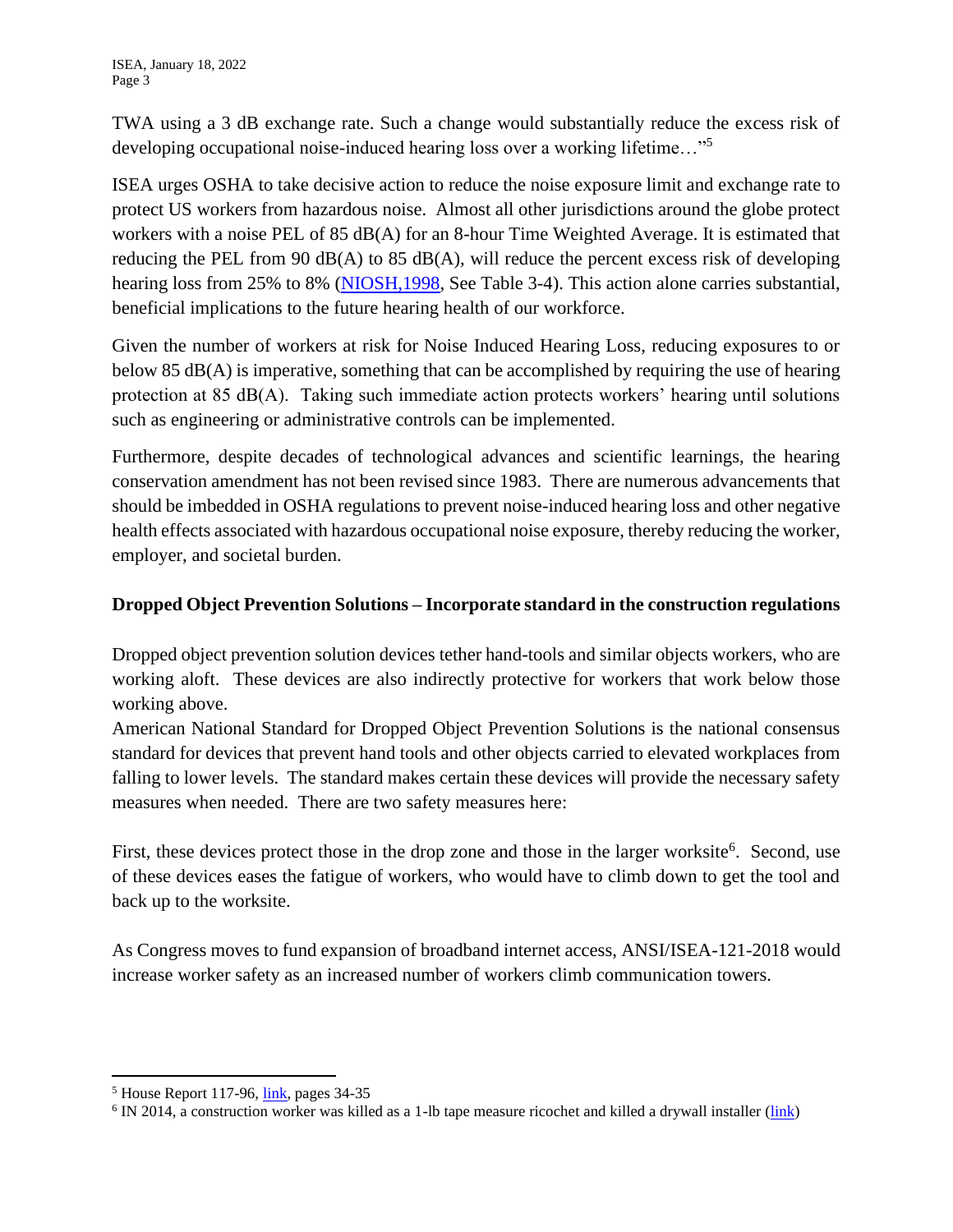## **Heat Stress**

While ISEA will submit comments, ISEA supports not only a heat stress standard, but also a coldstress standard. We look forward to a continued discussion on protecting workers from extreme weather environments.

#### **Fall Protection Regulations – Issue a National Emphasis Program on falls to lower levels**

Fatal falls to a lower level have been a persistent source of worker deaths. With the \$100 million in the American Rescue Plan allocated to  $OSHA<sup>7</sup>$ , the agency must create a strong national emphasis program that tracks with the top 10 [citations in construction,](https://www.constructionjunkie.com/blog/2016/10/17/the-10-most-common-osha-citations-for-construction-in-the-past-12-months) which are mostly related to falls to a lower level. In fact, falls-related citations amount to 78% of citations in this category<sup>8</sup>

There should also be greater references to ANSI/ASSE Z359, the fall protection code. This consensus standard is not only recognized in the [Cal/OSHA regs,](https://www.dir.ca.gov/title8/1670.html) but also globally.

#### **Hand Protection – Incorporate ANSI/ISEA 105 into the PPE regulations**

More than 103.7 million American workers' hands are protected by the safety equipment industry<sup>9</sup>. These products protect workers from biological, crush/impact and chemical exposures and more. The Bureau of Labor Statistics show there were more than 120,000 hand injuries.

ISEA asks OSHA to considered incorporating by reference ANSI/ISEA 105-2016, the American National Standard for Hand Protection Classification. This standard could aid worker safety in various industry sectors. For example, while OSHA does not have an MSD standard, ANSI/ISEA 105 has a test method for vibration reduction. For those in healthcare, the standard also includes a test for Hypodermic Needle Puncture Resistance. Finally, for employers, the ANSI/ISEA 105 standard also includes a section on "Recommended Hand Protection Selection Procedure."

#### **Safe Work @ Heights**

Taken together, Dropped Objects Prevention Solutions, Fall Protection, Head Protection, and Hand Protection can all be taken together to promote Safe Work @ Heights. ISEA believes the Campaign to Stop Construction Falls should be updated to focus on Safe Work @ Heights, which encompasses a range of safety features along with one, more expansive safety mindset.

<sup>7</sup> HR 1319, [Sec. 2101\(b\)\(1\):](https://www.congress.gov/bill/117th-congress/house-bill/1319/text#HF49F671F3102410E9530E9FFA802C664) Not less than \$100,000,000 shall be for the Occupational Safety and Health Administration, of which \$10,000,000 shall be for Susan Harwood training grants and not less than \$5,000,000 shall be for enforcement activities related to COVID–19 at high risk workplaces including health care, meat and poultry processing facilities, agricultural workplaces and correctional facilities.

<sup>8</sup> 12,848 citations out of 16,311 citations written in the 10 ten regulations cited in construction were falls related. <sup>9</sup> ISEA economic impact report [\(link\)](https://safetyequipment.guerrillaeconomics.net/reports/4856671a-be59-4678-b579-648f9089d851?)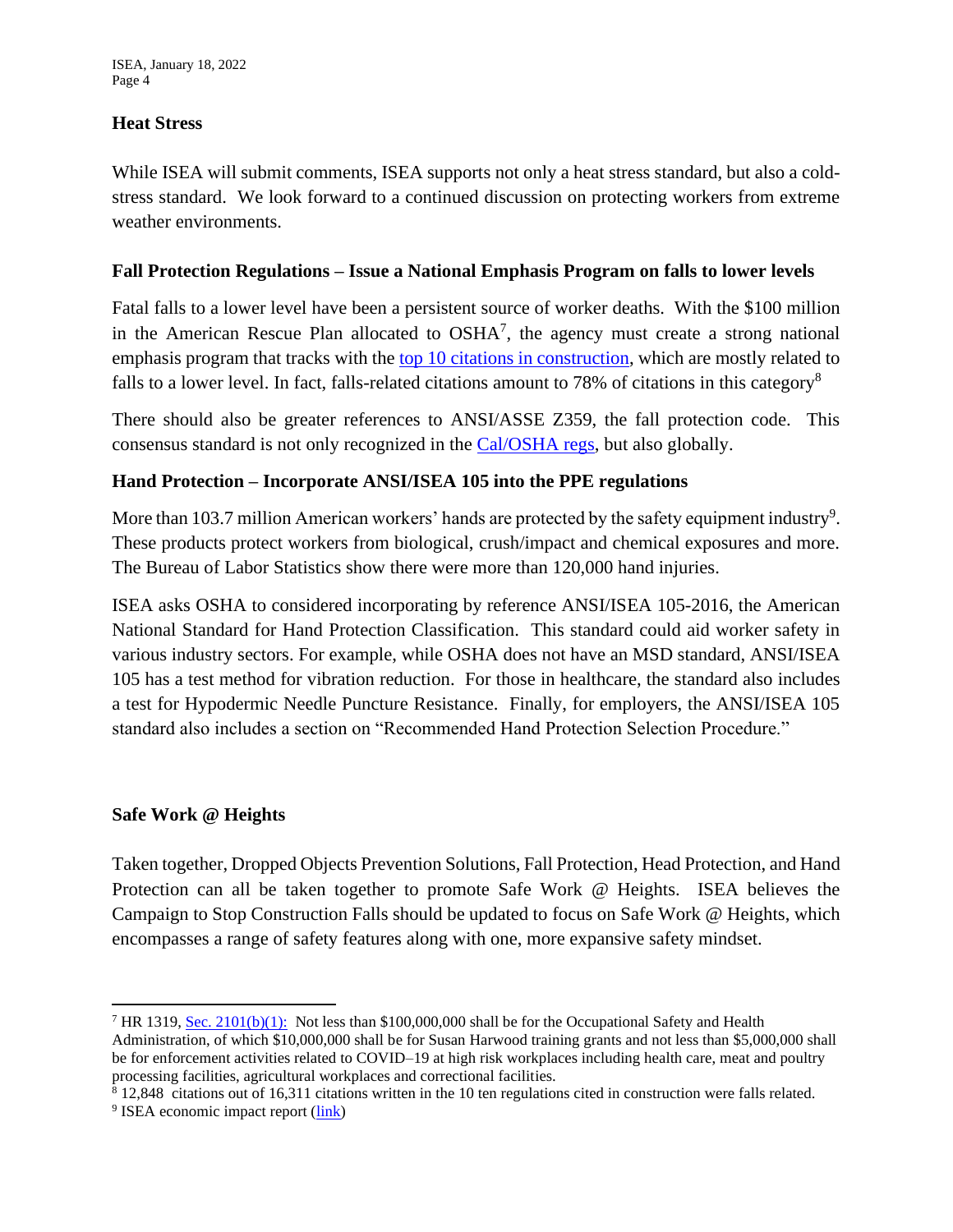# **Eye and Face Protection & Industrial Head Protection - Updating the references**

Eye and Face Protection - OSHA's references to [ANSI Z87.1,](https://safetyequipment.org/product/ansi-isea-z87-1-2020/) American National Standard for Occupational and Educational Eye and Face Protection Devices – found in the General Industry, Construction and Maritime regulations – are out of date.

In 2015, OSHA decided to reference the three most recent standards, as way to minimize employer obligations. We agree this system works, but the agency needs to propose a direct final rule to update references to this standard. (Docket number OSHA-2014-0024)

The current regulations reference Z87.1-1998, -2003 and -2010. The three most current versions are 2020, 2015 and 2010. The proposed ETS, in Sec. 509, referenced these up-to-date standards.

The 2020-version of the standard is more protective for workers because it includes tests and metrics that allow manufacturers to provide products offering protection against sodium lights, UV radiation and more.

Industrial Head Protection – The issues related to industrial head protection are similar to eye and face protection. OSHA's references to ANSI/ISEA Z89.1 are also out of date, but they could be updated with a Direct Final Rule.

The current regulations reference Z89.1-1997, -2003 and -2009. However, the three most current versions are 2019, 2014 and 2010. Benefits of the current Z89.1 standard includes: a requirement for proper labeling, which helps both end-users and purchasing managers; a requirement that hard hats labeled for use in high heat conditions must pass all test metrics after a four-hour high heat preconditioning and various quality assurance requirements.

# **Emergency Eyewash and Shower Standard – Incorporate Z358.1 into the regulations**

OSHA would do well to follow California's lead on this safety device. The 2019 California Plumbing Code, Sec. 416 requires the use of ISEA Z358.1-compliant emergency eyewash and shower equipment.

In addition, California references Z358.1 in its worker safety regulations: ["Hazardous Substances."](https://www.dir.ca.gov/title8/5162.html)  California's Directorate of Industrial Relations (Cal/OSHA) realized the benefit to employees and employers to provide this level of specificity in the regulations. Federal OSHA should do the same because it will make worksites with exposures to corrosive materials more protective for workers.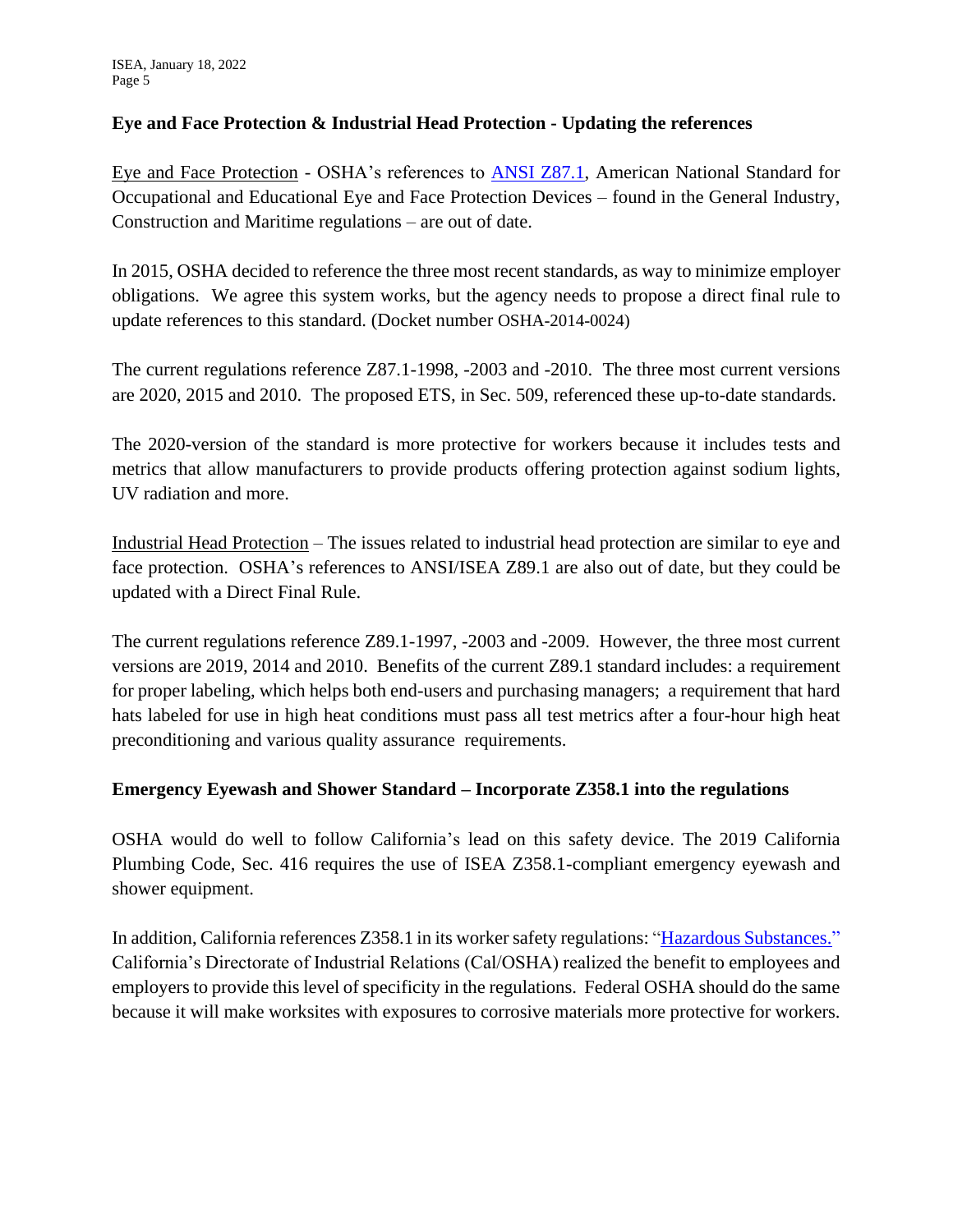At 29 CFR 1910[.1910.151\(c\),](https://www.osha.gov/laws-regs/interlinking/standards/1910.151(c)) OSHA requires employers to provide immediate access to "suitable facilities for quick drenching or flushing of the eyes and body" for workers who may be exposed to injurious corrosive materials. More specificity would lead to more protection for workers.

Currently, compliance to Z358.1 is a random patchwork that spans city to city, county to county and state to state. The nation's workforce will be best served by OSHA's adoption of this standard.

# **High Visibility Protective Apparel – Reference the revised MUTCD when available**

In 2002, [OSHA began to incorporate by reference the Federal Highway Administration's \(FHWA\)](https://www.osha.gov/laws-regs/federalregister/2002-09-12)  [Manual of Uniform Traffic Control Devices \(MUTCD\),](https://www.osha.gov/laws-regs/federalregister/2002-09-12) which includes rules for safe work practices for those working on and within the right-of-way of public and private roads and on highways. This includes requirement for workers, first responders, and even crossing guards to wear high visibility safety apparel.

Referencing the MUTCD is how OSHA enforces the use of high visibility safety apparel for those exposed to vehicular traffic. We urge OSHA to reference this document as soon as it is updated.

# **Instrumentation and gas detection – Guidance needed for safe H2S exposures**

Hydrogen Sulfide  $(H_2S)$  is the most common hazardous gas exposure in the oil and gas industry – both upstream and downstream. ACGIH, in 2017, published a Threshold Limit Value of 1 ppm for H2S. Many found this to be unworkable, including Cal/OSHA. In fact, Cal/OSHA chose an H2S PEL of 10 ppm, which is also NIOSH's recommended exposure level (REL). Cal/OSHA also sets forth a short-term exposure limit of 15 ppm and a ceiling limit of 50 ppm.

At this extreme low level, of 1 ppm, instability across temperature, humidity and air pressure may cause nuisance alarms even when H2S gas is not present.

ISEA asks OSHA to begin the work to reduce the PELs for H2S, and Carbon Monoxide and Sulfur Dioxide, two other common gases in the oil and gas exploration and refining process.

Short of that, OSHA should make statements urging employers to use modern exposure limits that are lower than the current PELs, and thus more protective for workers. For example, in 2014, OSHA Assistant Secretary David Michaels stated *"Many of our chemical exposure standards are dangerously out of date and do not adequately protect workers…While we will continue to work on updating our workplace exposure limits, we are asking public health experts, chemical manufacturers, employers, unions and others committed to preventing workplace illnesses to help us identify new approaches to address chemical hazards."* (*link*)

OSHA could also require in citation settlements involving these chemicals that employers implement, on a company-wide basis, lower PELs, including an H2S PEL of 5 ppm.